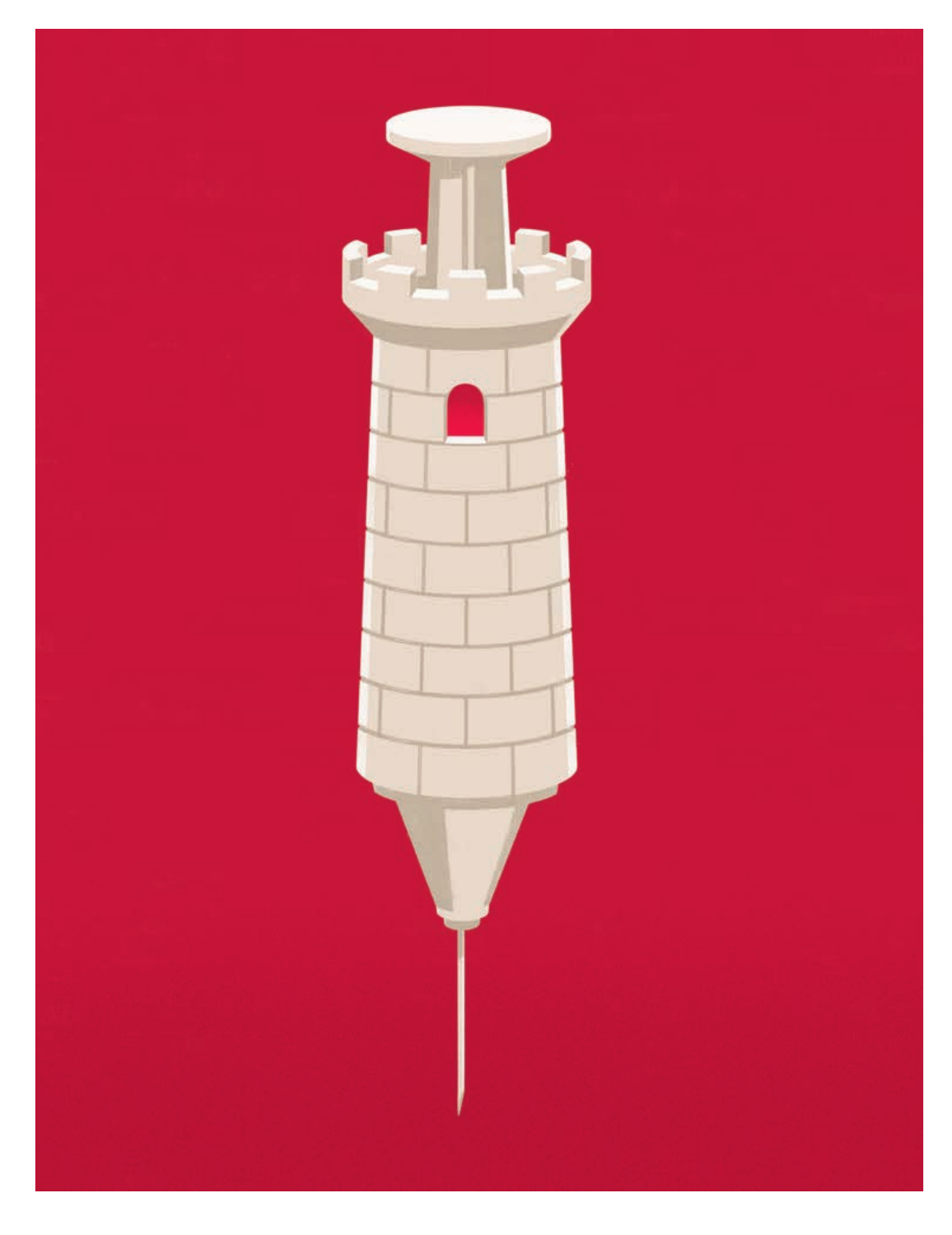

not just a chance to stanch a global pandemic but also a promising new platform to tackle all manner of diseases.

Though she's not above enjoying the acclaim she has lately received for the technology she's long championed, Kariko quickly puts her contributions to it in perspective.

"Science builds on science," she says. "We always built on the people who came before us, and people will use our data. Of course, everything was important that those people did. I would hug them if I could."

Kariko's attitude is a key part of how she and others helped unlock the promise of a method that many dismissed as a clinical dead end in the 1990s. When the sector struggled to attract funding when Kariko's attachment to it imperiled her job prospects at Penn—she and her Perelman colleague Drew Weissman, a professor of infectious diseases, battled to defend its merits. They persevered in part because of their openness to trying new things, to share their findings and entertain new possibilities even when their ideas were met with skepticism.

The end product is a pair of safe and effective vaccines, produced by Moderna and a partnership between BioNTech and Pfizer, that have sped to market in record time. They are based on mRNA, which codes for a molecular analogue of the spike protein that lines the SARS-CoV-2 virus, and uses that analogue to teach the immune system to develop antibodies against the virus. Yet this technology isn't just a powerful weapon against the pandemic. The underlying method represents a new frontier in biologic medicine whose vast possibilities encompass infectious diseases, cancer treatments, and even repairing autoimmune and genetic conditions.

"We knew when we started with this technology that it would be very useful if a pandemic hit, because it's so fast and so easy to make a vaccine with it," Weissman says. "But we weren't hoping for a pandemic to prove that."

eissman's journey to mRNA started with a photocopy machine,<br>where he used to jockey for pole<br>position with Kariko. At least<br>that's what he likes to joke. Even if<br>they hadn't spent so much time in line to eissman's journey to mRNA started with a photocopy machine, where he used to jockey for pole position with Kariko. At least that's what he likes to joke. Even if run off pages from academic journals, Kariko is certain she would've found Weissman sooner or later.

The basic science of ribonucleic acid (RNA) was well established by the time Kariko arrived at Penn in 1989. Discovered in 1961, it plays a foundational role in just about all forms of life, enabling cells to synthesize proteins encoded in their genome. In human cells, the genetic code rests in double-stranded DNA (deoxyribonucleic acid). Genes are transcribed in the nucleus to messenger RNA (mRNA), which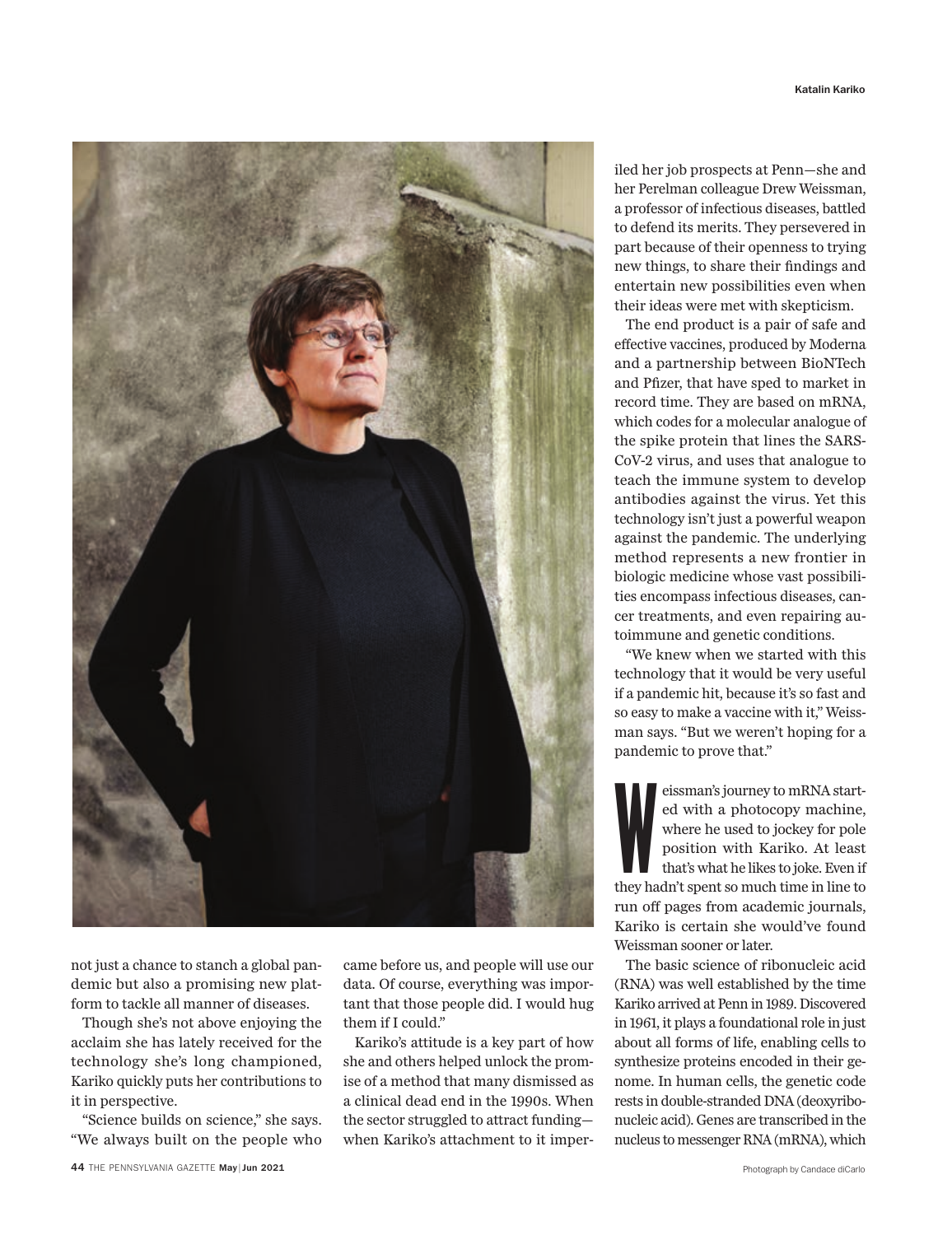travels into the cell's cytoplasm and is translated into proteins in the ribosomes. Some viruses, including SARS-CoV-2, use single-strand RNA instead of DNA as their only genetic information.

Kariko arrived at Penn during what she calls "a revolution" for mRNA science. She was hired by Elliot Barnathan C'77 M'81 GM'86 GM'87, then an associate professor of medicine, to conduct basic research in his lab, which focused on blood vessels. Even in that position, Kariko was always looking for ways to incorporate mRNA, either as a remedy or part of the investigation process. Excitement in the field was growing. In 1985, the first polymerase chain reaction (PCR) machines, which allowed scientists to

### Kariko and Weissman helped unlock the promise of a method that many dismissed as a clinical dead end in the 1990s.

customize strains of RNA, were patented. (Even three decades later, Kariko describes that new technology as "so empowering.") Another key advance was the development of positively charged lipids that could encase and deliver negatively charged RNA to cells, a technology made commercially available in the late 1980s. By 1990, the Human Genome Project added attention to the field of genetics, though it shifted funds toward DNA research. Despite that, a proof of concept study of synthetic mRNA translation in living mouse models was published in 1990, and the first therapeutic use of RNA in rats was reported two years later.



Those findings ran against the prevailing wisdom that because mRNA too easily degraded in the body, it wouldn't have therapeutic value.

Kariko traces her interest in mRNA back to her first day in the lab in her native Hungary in 1978, when her graduate supervisor tasked her with collecting a sample of RNA that could be shipped to a lab in New Jersey for sequencing. She was drawn to the potential power this class of molecules might have in medicine. If you could tailor mRNA to inject into cells, you could control which proteins they produce, what genes they express, what metabolic pathways they follow. Her zeal earned her a reputation as "the RNA hassler," at Penn and beyond. "I went to meetings and if someone was sitting next to me, I'd ask what they were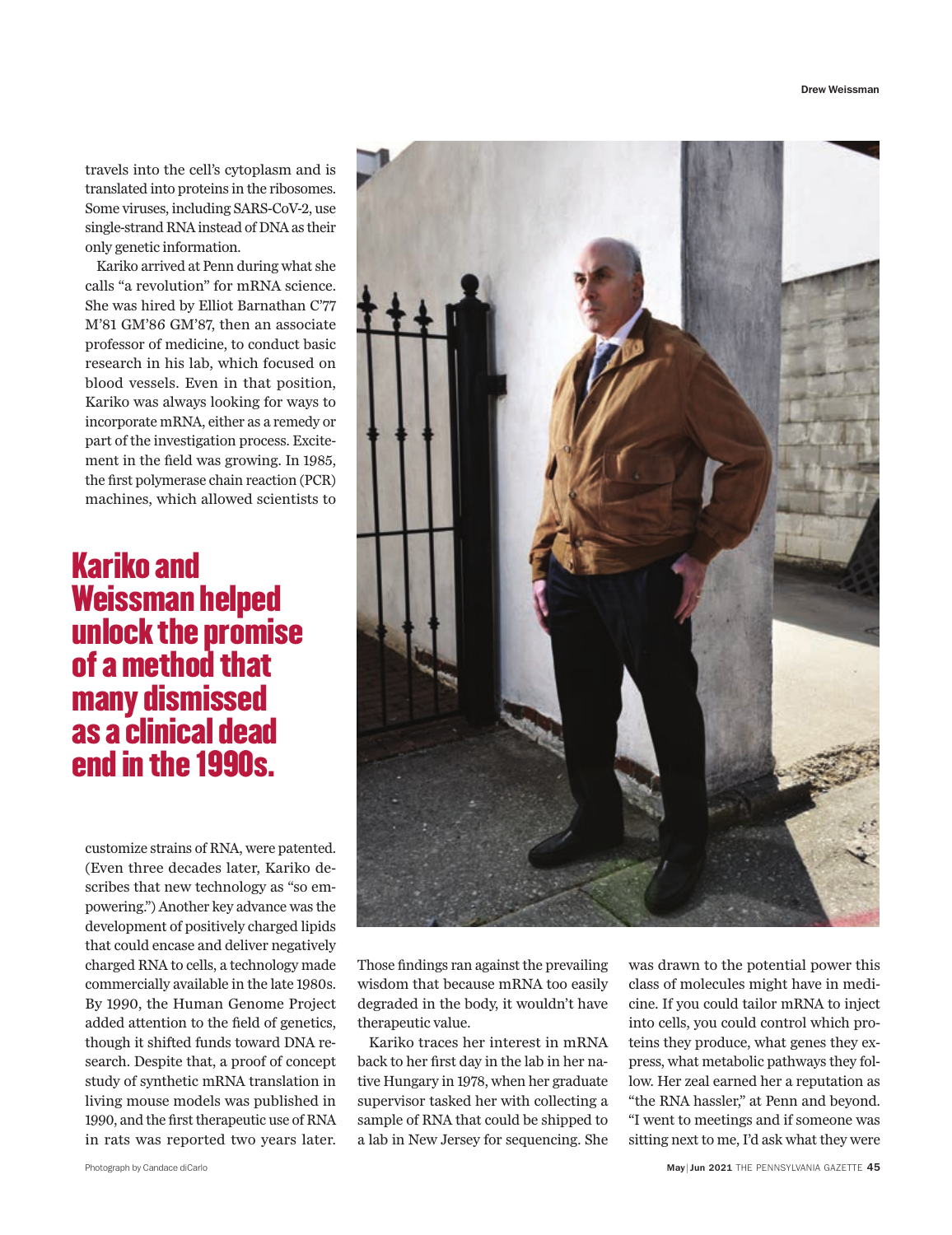doing and I always offered, 'Oh I can make an RNA for you,'" Kariko recalls.

"Kate was really just unbelievable," says Barnathan, who is now the executive director for research and development at Janssen, a pharmaceutical company under the Johnson & Johnson umbrella. "She was always incredibly inquisitive. She read voraciously. She would always know the latest technology or the latest paper, even if it was in a totally different area, and she'd put two and two together and say, 'Well why don't we do this?' Or, 'Why don't we try this formulation?'"

That enthusiasm paid off as funding dried up in the 1990s. At that time, mRNA began to fall out of favor. Since mRNA interventions couldn't modify the genome the way DNA therapy theoretically could, they were seen as short-term aids, not the moonshot solution to thorny problems like hereditary diseases that attracted much of the funding.

Kariko was demoted from the tenure track in the mid-1990s, from a research assistant professor position to a newly created role as senior research investigator. When Barnathan left for the private sector in 1997, she joined the neurosurgery lab of David Langer C'85 M'90 GM'98 for two years ["Alumni Profiles," Jan|Feb 2020]. But even as she bounced around between increasingly tenuous perches, she continued publishing, including a 1999 paper (based on research done in 1996 with Barnathan) in which she used urokinase receptor proteins to demonstrate effective overexpression of in vitro transcribed mRNA in living cells.

Weissman arrived at Penn in 1997, having spent seven post-doctoral years at the National Institutes of Health. In a lab run by Anthony Fauci, Weissman explored the role of dendritic cells, one of the "sentinel cells" that detect and help defuse threats to the immune system, in HIV infection. At Penn, his research focused on dendritic cells' broader response to pathogens.

As he dug into the literature, Weissman spent countless hours xeroxing pages from academic journals … which meant a lot of time waiting in line with Kariko. The more they chatted, sharing tidbits of their research, the more "the RNA hassler" made Weissman wonder if mRNA could be useful in his lab. Soon they were collaborating.

The pairing proved to be kismet, and while the infusion of funds from Weissman's new lab didn't solve all the financial quandaries, it opened up new avenues for Kariko's explorations. They endured frustrations along the way. Kariko had little success in getting grants or interest from venture capitalists. At times it seemed like the powers-that-be were rubbing her nose in it. In the early 2000s Kariko and Weissman were approached by a pair of MBA students competing in a Wharton School entrepreneurship competition, but the idea of a company built around mRNA technology was, according to Kariko, deemed too implausible by the contest's board.

"Katy and I worked on this from the beginning," Weissman says. "We never gave up. We never felt that it was bad technology and we had to stop. But we

# Bringing the Vaccine to the Masses

**Mace Rothenberg C'78** offers a rueful laugh when recalling his 2020 calendar. As Pfizer's chief medical officer, his duties included traveling to the company's many labs and research stations around the world—a task once done in person, no Zoom required. On his itinerary for the first week of March: a trip to meet teams at Pfizer's research and development center in ... Wuhan, China, where COVID-19 was first identified.

That trip never happened. By March, Wuhan was starting to see the light at the end of a months-long tunnel of lockdowns. The United States was staring into the abyss, with schools closed and businesses shuttered. Rothenberg's check-ins with employees, in Wuhan and elsewhere, shifted from the usual to the extraordinary, emphasizing measures to keep employees safe without disrupting a global supply chain of medications, COVID-19-related and otherwise.

By January, Pfizer CEO Albert Bourla decided to put Pfizer out front in the vaccine quest, marshalling resources throughout the pharmaceutical giant.

"It was really a test of the organization's strength and culture," Rothenberg says. "We talk about culture a lot, but it's not until you're really challenged by something unexpected that you see what the characteristics and the culture of an organization are. Looking back at the last year, it's really extraordinary. I feel really privileged to be part of an organization that responded so well to this challenge."

Rothenberg joined Pfizer in 2008 and spent 10 years in its oncology department, rising to chief development officer of oncology in 2016. He became CMO on January 1, 2019, a position he held until his retirement in January 2021. (He'll remain with the company until the spring and will then shift to an advisory role.) Having done most of his clinical research in cancer, he wasn't well acquainted with mRNA vaccinology before the pandemic. Like everyone at the company, he got a crash course as Pfizer partnered with BioNTech, the Germany-based firm founded by the husband-and-wife team of Ugur Sahin and Ozlem Tureci.

One thing Rothenberg was familiar with was Pfizer's potential to play a key role in coordinating a complex endeavor. In pulling together a company-wide effort, Rothenberg relied on a key standby of his history: collaboration. One of his most significant projects in oncology research was helping to create Project Data Sphere, a digital "library-laboratory" that allowed scientists to share in-process and pre-published cancer research. Launched in 2014, it has allowed researchers to share ideas, leading to more than 100 novel datasets and more than 20 peer-reviewed papers.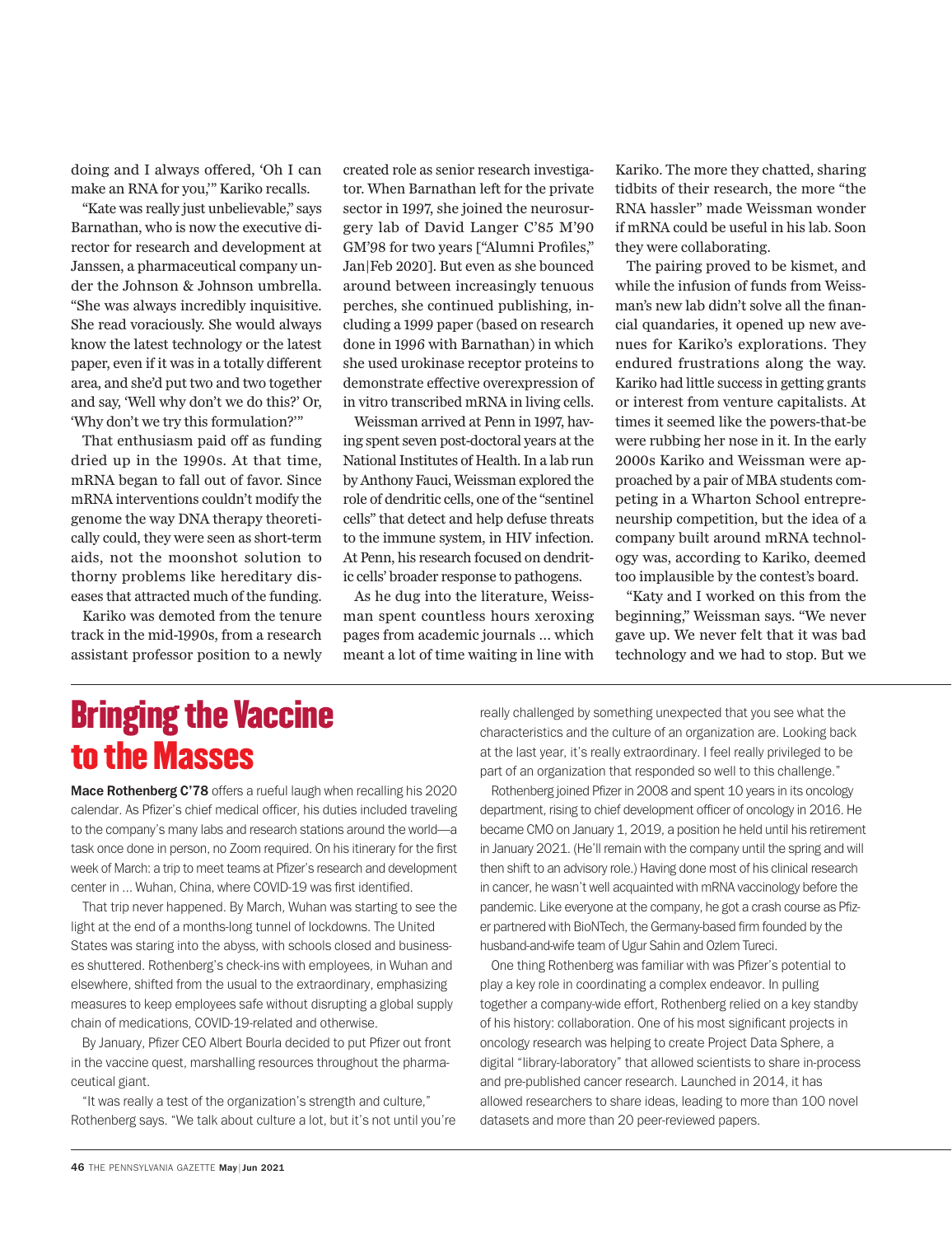had to fight the entire way. We spent time trying to get people, biotechs, and pharmaceuticals interested in this. It took a long time, but now we've achieved it."

Despite those setbacks, the work continued. Kariko and Weissman improved the technology by conquering one obstacle at a time.

One major issue was RNA's inherent toxicity. Free-floating RNA outside of cells is usually a sign that something is wrong, like rupturing cells or viral intrusion. Its presence triggers an inflammatory response, and the space between cells is full of enzymes that rapidly degrade RNA. Its short half-life outside of cells was a major impediment to overcome.

By 2004, the pair had worked out which receptors their therapeutic mRNA tripped. Kariko noticed that a different type of RNA, transfer RNA, rarely triggers the immune system. She theorized that it slipped under the radar due to modifications in the nucleosides that comprise it. By tinkering with the nucleosides in her synthetic mRNA, Weissman and

# Kariko had little success getting grants or interest from venture capitalists. At times the powers-that-be seemed to be rubbing her nose in it.

Kariko dampened the unwanted immune response, a process they patented in 2005 and have licensed to companies including Moderna. (BioNTech, which Kariko joined in 2013 as a senior vice president, funds research at Weissman's lab.)

From afar, Barnathan sees the totality of Kariko's work in this field as a "patchwork" of little solutions, that when stitched together produced an innovative whole.

"She would take those pieces of information, put it all together, and she wanted a pretty thing that would keep you warm and was beautiful, and that's what her mRNA was," Barnathan says. "It was a patchwork quilt of putting together little scientific discoveries here and theresome which had been discovered a long time ago, some that were just published in *Science* the day before. But she would

take that information, put that together, and keep iterating on how to do it."

The nucleoside breakthrough thrust the technology into the fast lane. In recent years it has been deployed widely, though most treatments remain in clinical trials, which can take up to a decade or more to complete. Moderna in 2010 used it to regenerate pluripotent stem cells, and there is growing recognition that mRNA-based techniques could open a new frontier in gene editing that could complement the power of CRISPR-Cas9, the DNA-editing method that was honored with the 2020 Nobel Prize in Chemistry. In 2014, Kariko joined BioNTech cofounders Ugur Sahin and Ozlem Tureci to author a paper hailing mRNA as "a new class of drugs." An article by Weissman and Kariko the next year

The same tack proved useful for COVID-19. Pfizer was transparent with its protocols for clinical trials, releasing them to the public in September. The company shared preliminary results, providing a window into the process and inviting feedback from colleagues. Like other institutions, it used pre-print servers, which publish scientific papers before peer review, to permit promising information (and, Rothenberg concedes, some bad data) to reach scientists faster than the usual publication process.

Collaboration has been vital on the distribution side, too. Pfizer's global president of vaccines is Nanette Cocero Gr'93 WG'94. In her 15 years at Pfizer, she's worked all over the world, formerly leading the emerging markets division of Pfizer's Innovative Health business. She's also the chair of the Vaccine CEO Steering Committee of the International Federation of Pharmaceuticals and Manufacturers Association (IFPMA), which sets industry-wide best practices on access and affordability. IFPMA was an early participant in COVAX, a joint effort by the World Health Organization; the Coalition for Epidemic Preparedness Innovations; and Gavi, the Vaccine Alliance. Against a virus that knows no borders, global cooperation and coordination are vital.

"The spirit of collaboration that we have seen in this pandemic is something I hadn't witnessed before but that I hope will continue long into the future," Cocero said in an interview with *Wharton Maga-* *zine*. "As an industry, we committed to work as one team to harness our scientific expertise, our technical skills, and our manufacturing capabilities to do everything in our power to get life-saving breakthroughs into people's hands as quickly as possible."

Like Penn mRNA researcher Drew Weissman [see main story], Rothenberg has taken a public advocacy role. Pfizer launched a series of public-service announcements through the "Science Will Win" campaign, including videos of Rothenberg laying out the vaccine's benefits in layman's terms. His physician's bedside manner evident, Rothenberg says he approached it as though talking to his mother. It's hardly conventional marketing—vaccine contracts come through governments, so Pfizer isn't competing for consumer market share, per se, but rather competing against misinformation—but then this isn't a conventional challenge.

"I think more than for most other products, there really was a need to educate people because this was a new platform, this was a disease that people didn't know about, and we didn't have long-term follow-up on the vaccine or even the disease," Rothenberg says. "We're now learning more about that as we go along," and at each step "educating the public about the disease, about protective measures you can take, and about how the vaccine was developed—and addressing some concerns and misinformation that's out there regarding an mRNA platform."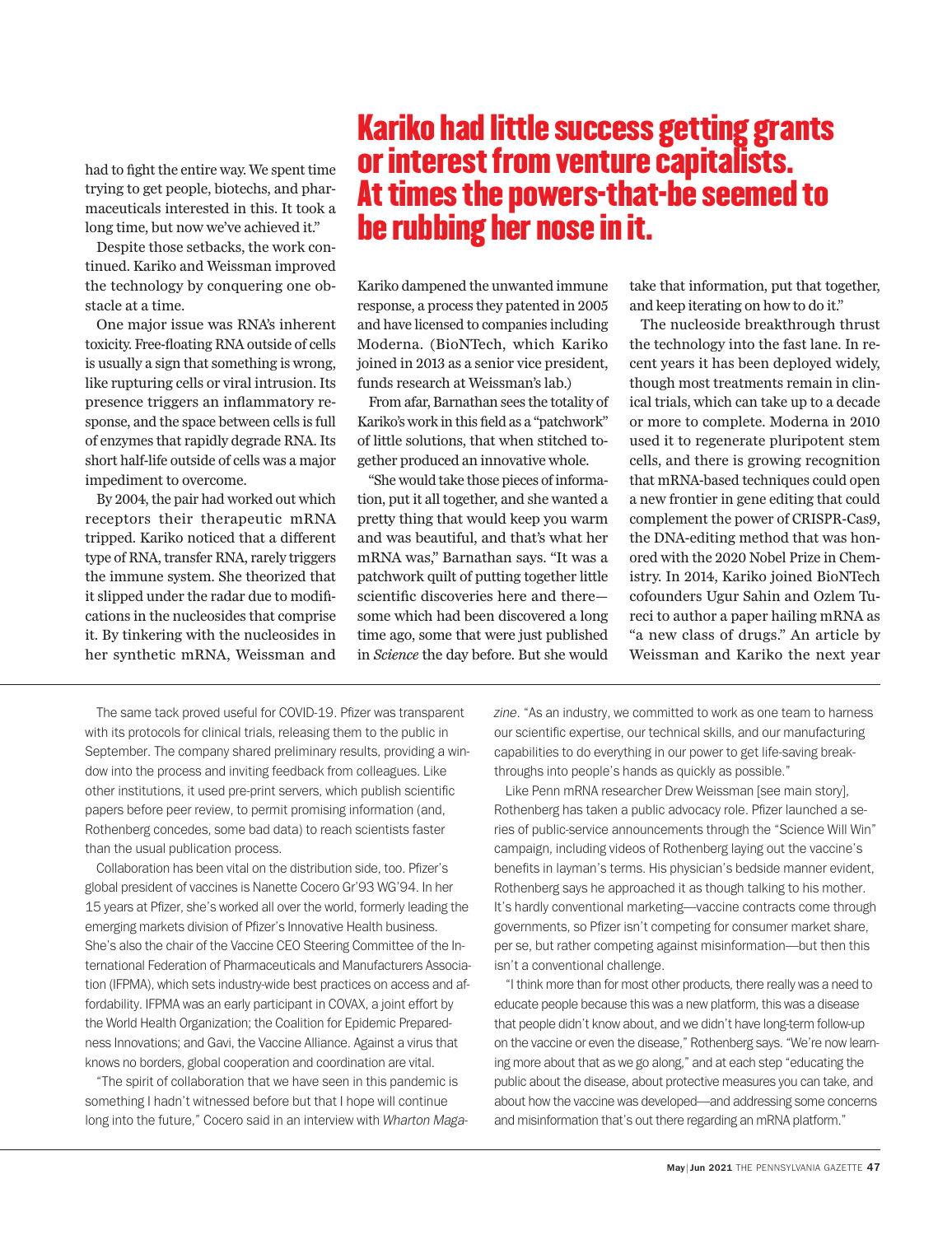billed mRNA as "fulfilling the promise" of gene therapy," a technology coming "out of the shadows and into the spotlight," as Kariko wrote. In 2017, Weissman and his colleague Norbert Pardi, a research assistant professor of medicine, hit a significant milestone in the production of a single-dose mRNA vaccine for Zika virus that was effective in mice and rhesus macaques. Pardi has since turned his attention to other pathogens, including mRNA-based influenza vaccines.

"We had the platform, we just needed to figure out what we wanted to do with it," Pardi says. "It's extremely versatile. We can use it for many, many purposes."

Weissman says that when he first heard of the novel coronavirus causing severe respiratory disease in Wuhan, China, his mind didn't automatically jump to mRNA. And for all her decades of promoting the therapeutic possibilities of mRNA, Kariko didn't either. "When I heard about it in February, I thought, 'Oh, it is in China; it won't get here,'" she recalls. "But the CEO of BioNTech, Ugur Sahin, he's a visionary, and he immediately thought, 'Oh, we need to do something with that.'"

I hese days Weissman spends much<br>of his time outside the lab, talking<br>to non-scientists about COVID-19<br>vaccines that use mRNA. In those<br>conversations, he walks a fine line.<br>Yes, the vaccine came together with unhese days Weissman spends much of his time outside the lab, talking to non-scientists about COVID-19 vaccines that use mRNA. In those conversations, he walks a fine line. precedented speed—less than a year compared to the more typical timeline of up to a decade. But no, the technology isn't new. Only the application is.

"People say, 'I'm afraid of this vaccine; it was developed 10 months ago,'" Weissman observes. But he is quick to answer: "It wasn't. We developed modified RNA 15 years ago."

The mRNA technology is ideal for the challenge: quick, safe, and effective. It is produced in a cell-free system, transcribed in vitro from enzymes and a genetic template in a few hours. There was nothing that physically needed to be transported (i.e., cell cultures or sam-

sequence in your hands, the viral construct in your hands. But here, the information was sufficient." The vaccines produced by Moderna and BioNTech/Pfizer have two components: mRNA, cased in lipid nanoparticles (LNPs). The latter is a delivery

device, an extra layer of cloaking that helps localize delivery without sparking an unwanted immune response. The mRNA encodes a protein analogous to the spike proteins that protrude from the SARS-CoV-2 virus and allow it to bind to and infect cells. Dendritic cells take up the mRNA, translate it to proteins that are incorporated into the cell membrane, and present these engineered products to the body to induce an adaptive immune response. The process produces antibodies that remain in the bloodstream so that if a vaccinated individual encounters SARS-CoV-2, a neutralizing response can quickly be mounted. (Both vaccines encode identical spike proteins; their proprietary mRNAs differ slightly in the non-coding regions and utilize different lipids.)

ples) from scientists at the beginning of the outbreak. "A year ago, a message came over the internet and we could learn what is the sequence of the virus," Kariko said during a Perry World House panel in January. "If it had happened 20 years ago, you had to have physically the

mRNA vaccines have a lot going for them from a safety perspective. Since they don't contain any of the pathogenic substance—seasonal flu vaccines, for instance, use heat-killed or weakened virus, which is why a small percentage of people can get sick from them—there's no chance of contracting COVID-19 from the vaccine. The therapeutic mRNA in the vaccine cannot penetrate the nucleus, so it can't alter the genome. The vaccines produce a relatively robust and durable immune response. Studies as of early 2021 indicate that the vaccine still protects against some of the newly emerged variants of SARS-CoV-2, though they show a "small but significant" reduction in efficacy.

While many companies are pursuing COVID-19 vaccines by different methods, the first two to hit the market utilize mRNA. The Pfizer/BioNTech vaccine began its Phase 3 clinical trial last July and received emergency use authorization from the US Food and Drug Administration on December 11. A week later, Moderna got the green light. (Three other vaccines in various states of development and approval, from AstraZeneca/Oxford, Janssen/Johnson & Johnson, and Novavax, utilize other technologies, some of which offer advantages including longer shelf life and less stringent storage temperature requirements.)

"It was with bated breath that we watched the development of this vaccine," said Paul Offit, the Maurice R. Hilleman Chair of Vaccinology at the Perelman School of Medicine, at the same Perry World House panel. "And both the Pfizer and Moderna products have been remarkably successful, at a level I think no scientist would have predicted a year ago."

There are some limits to what we know about these COVID-19 vaccines, mostly because we've had a limited time to observe their effects. The trials for both versions passed the required safety hurdles, but questions remain about long-term effects for certain population subgroups, like pregnant women. Clinical trials on children are also just getting off the ground. These questions can't be answered until there's been more time to study them. The same can be said of the virus itself, which humans have only known for a little more than a year.

Yet the mRNA vaccines have already achieved an impressive track record, with more than 60 million doses dispensed by mid-February. They are 95 percent effective at blocking infection and 100 percent effective in blocking severe infection.

Vaccines, Offit emphasizes, involve a risk/ reward calculus. The risks of a virus that has killed millions are known and dire. The risks of the vaccine remain largely theoretical, as a full understanding of rare sideeffects in certain populations will simply